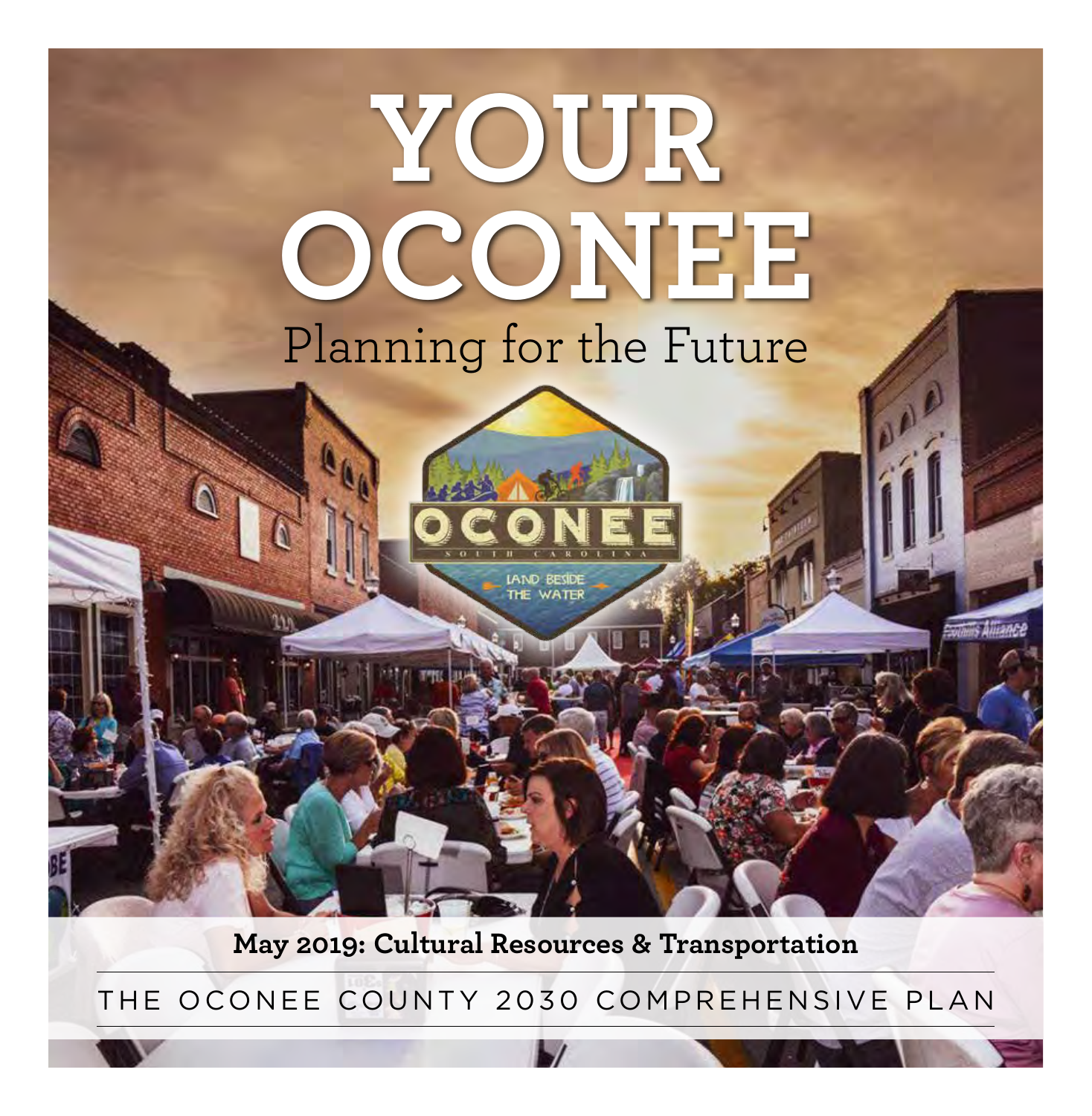# **THE OCONEE COUNTY COMPREHENSIVE PLAN ...**

**is a state-required document that provides guidance for the county — the administration, council and private citizens — for the coming decade.**

**To get input from the community for the goals and strategies in the 2030 Comprehensive Plan, the county is producing a series of special sections to break down the data and offer you a chance to provide feedback.**

**This is the third of five monthly sections that will cover the 10 elements of the plan.**

It takes

as much

energy to

wish as it

does to

plan.

– Eleanor Roosevelt

## *Cultural Resources*

Cultural resources contribute greatly to the defining character of Oconee County and its communities. This element of the comprehensive plan includes information on historic structures and buildings, festivals, entertainment venues, unique residential areas and educational and religious institutions.

Preservation and enhancement of the county's

abundant historic and cultural resources directly benefit the community through increased tourism activity and revenue. It also emphasizes revitalization of core commercial and residential districts, higher property values and enhanced attractiveness to new employers and residents.

Small towns and rural communities with attractive cultural, scenic and historic resources are among the fastest-growing heritage tourism and retirement destinations. The ability of Oconee County to attract and retain visitors, retirees and professionals rests largely on the

quality of life offered by a rich historic and cultural resource base.

# *Transportation*

This element focuses on Oconee County's transportation system, a major factor in our prosperity and way of life. The system is made up of roads, airports, railroads, mass transit routes, bicycle routes and pedestrian routes, and is owned and maintained by a mix of public and private entities.

Oconee County's location at the edge of the

mountains has played a major role in the history of transportation in the county. The ridges and valleys that serve as a beautiful backdrop to the natural features that attract so many of today's visitors have also acted as an impediment to easy travel.

Even today, it is possible to see the remains of portions of many of those paths and wagon roads, winding through the hills and along the ridges, establishing the routes that much of our modern transportation system continues to follow.

So, unlike some of our neighboring counties, our transportation goals must be tempered by the knowledge that nature itself has imposed additional hurdles that, many times,

make the simplest solution, in the end, less than satisfactory.



#### *Questions or comments?*

**You can reach Oconee County Planning Director Adam Chapman at achapman@oconeesc.com or (864) 364-5103.**

# **UPCOMING MEETINGS**

**Monday, June 3 Planning Commission 6 p.m.**

#### **Tuesday, June 4**

**Planning & Economic Development Committee 4:30 p.m.**

**Real Estate, Facilities and Land Management Committee 4:30 p.m.**

**County Council • 6 p.m.**

#### **Monday, June 10**

**Agricultural Advisory Board 6:30 p.m.**

#### **Monday, June 17**

**Planning Commission 6:00 p.m.**

#### **Tuesday, June 18**

**Law Enforcement, Public Safety, Health and Welfare Committee 4 p.m.**

**County Council • 6 p.m.**

**All meetings take place in council chambers at 415 S. Pine Street, Walhalla.**

#### ê*Can't make the meeting but still want to keep up?*

*Oconee County meetings are recorded live and available to watch at YouTube. com/YourOconee*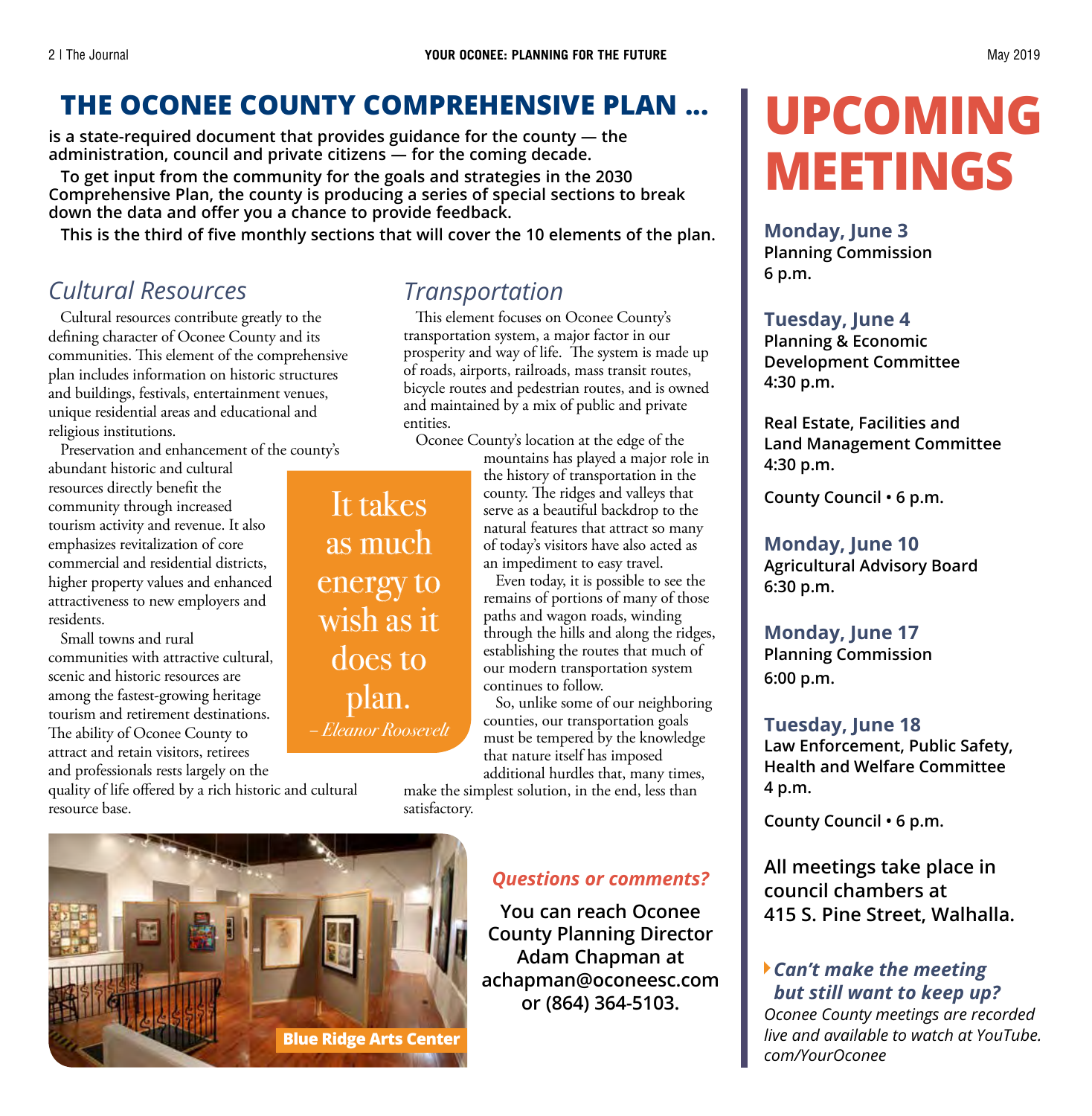

# OCONEE COUNTY**CULTURAL RESOURCES**

An area with deep Native American and agrarian roots, Oconee is rife with opportunities to preserve its history while expanding and embracing opportunities to celebrate it. From festivals and entertainment venues that feature traditional music to art galleries that add a splash of color, there are several ways to enjoy and relish in what makes the county stand apart from its neighbors.

> **Oconee County is home to 4HISTORIC CTDICTS 16HISTORIC SITES and**

#### **HISTORICAL MARKERS**

**Westminster Music Centre**

▶ Historical markers give recognition to places, people, events and structures that have historical significance at the local, state or national level. The *South Carolina Department of Archives and History* manages the South Carolina Historical Marker program, which includes 1,500 markers statewide, with 23+ in Oconee County.

#### **SCENIC CORRIDORS**

▶ Numerous unique areas and corridors showcase the history, culture and geography of Oconee County. In addition to scenic views, these routes feature historically and culturally significant sites and the unspoiled, diverse natural character of the county. The Cherokee Foothills Scenic Highway is also a National Scenic Byway that extends 112



miles along S.C. Highway 11, while the Savannah River Scenic Highway — S.C. Highway  $24 -$  forms part of the

Perfort Arts

TE MAR

South Carolina National Heritage Corridor that extends 320 miles from the mountains of Oconee to Charleston.

This heritage corridor offers a cross-section of the state's history culture, and natural landscapes by showcasing the evolution of regional life from plantations and farms to mill villages and urban centers.

As a spur of the Falling Waters National Scenic Byway, the Oscar B. Wigington Scenic Highway — S.C. Highway 107 — is only 20 miles long

#### *FINE & PERFORMING ARTS CENTERS & RELATED COMMUNITY RESOURCES*

**Oconee History Museum**

The Walhalla Performing Arts Center Westminster Music Centre Gateway Arts Center Oconee Community Theatre Upstate Heritage Quilt Trail Young Appalachian Musicians *(subsidiary of Preserving Our Southern Appalachian Music)* Blue Ridge Arts Center

Silver Dollar Music Hall

and offers spectacular mountain views from the North Carolina border to Oconee State Park.

#### **LIBRARIES**

▶ The Oconee County Public Library was established in 1948 in Walhalla. The first branch locations were added in Westminster in 1950 and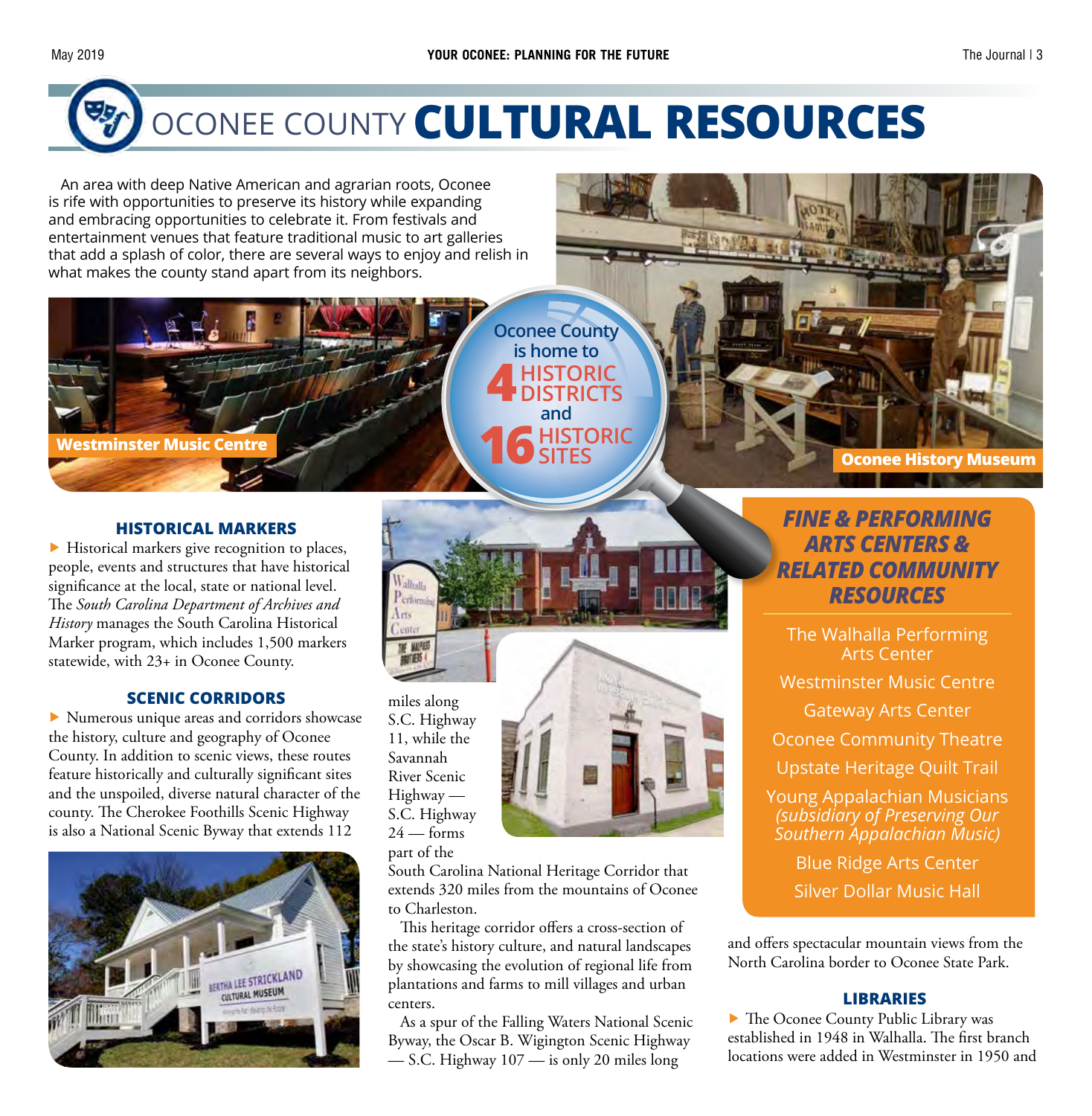**LOCAL**<br>HISTORY

*The*

*<u>collection is housed</u>* 

*in the main library in Walhalla.*

## *OCONEE'S NATIONAL HISTORIC DISTRICTS*

#### **NEWRY HISTORIC DISTRICT**

Listed in 1982, includes 1,818 properties in a turn-of-the-century textile mill village built between 1893 and 1910 in the Little River Valley

#### **OCONEE STATE PARK DISTRICT**

Listed in 2004, the Civilian Conservation Corps project from the Great Depression era includes 63 contributing resources around a man-made lake

**RAM CAT ALLEY HISTORIC DISTRICT** Listed in 2000, includes 21 commercial buildings in downtown Seneca that exemplify development around the railroad systems

#### **SENECA HISTORIC DISTRICT**

Listed in 1974 and 1987, includes two areas with three churches and 20 homes in a variety of styles, including Victorian, bungalow, Tudor revival and four-square

*SOURCE: NATIONAL REGISTER OF HISTORIC PLACES, 2019*

in Salem in 1952, followed by Seneca in 1953. The system also provides monthly bookmobile service to outlying rural areas.

The system had 44,959 registered patrons and 225,158 visitors in 2018.

The local history and genealogy collection is housed in the Antoinette "Ann" Rogers Memorial Room of the main library in Walhalla. The collection includes microfilm of local newspapers,

> **ANNUAL SPECIAL EVENTS** *Jazz Fest Jazz on the Alley Wheels in Westminster Music on Main Westminster Bluegrass Jam Seneca Fest Cinco De Mayo Celebration Long Creek Music Festival Fun in the Sun Hillbilly Day Cruizin' on Main S.C. Apple Festival Carolina Foothills Heritage Fair Road Titans 300 Tour de Tugaloo Oktoberfest Brew and 'Que*



as well as local histories, family histories, cemetery records and a small collection of local historical maps.

The libraries offer learning opportunities and community events such as movie nights, writing contests and craft workshops.

#### **EDUCATION INSTITUTIONS**

▶ Communities that promote a philosophy of lifelong learning among residents are better positioned to successfully compete in a global economy and benefit from a more engaged citizenry. Arts education and

## *NATIONAL REGISTER OF HISTORIC PLACES, 2019*

| <b>Property</b>                             | <b>Listed</b> |
|---------------------------------------------|---------------|
| Alexander-Cannon-Hill House (Seneca)        | 1972          |
| Ellicott Rock (Salem)                       | 1974          |
| Faith Cabin Library (Seneca)                | 2012          |
| Keil Farm (Walhalla)                        | 1998          |
| Long Creek Academy (Long Creek)             | 1987          |
| McPhail Angus Farm (Seneca)                 | 2007          |
| Oconee County Cage (Walhalla)               | 1982          |
| Oconee Station (Salem)                      | 1971          |
| Old Pickens Presbyterian Church (Seneca)    | 1996          |
| Retreat Rosenwald School (Westminster)      | 2011          |
| Russell House and Farmstead (Mountain Rest) | 1988          |
| Westminster Depot (Westminster)             | 1976          |
| St. John's Lutheran Church (Walhalla)       | 1980          |
| Stumphouse Tunnel Complex (Walhalla)        | 1971          |
| Tamassee DAR School (Tamassee)              | 2012          |
| Walhalla Graded School (Walhalla)           | 1992          |

*SOURCE: NATIONAL REGISTER OF HISTORIC PLACES, 2019*

music programs are provided to more than 10,400 students each year through the School District of Oconee County.

#### **RELATED VENUES**

▶ Oconee County has several agricultural tourism sites and facilities that strongly complement its historic, arts and cultural resources. In addition to supporting the county's agricultural economy, agritourism attractions showcase the cultural and historical traditions of the community.

A number of local farms have diversified their operations through agritourism, incorporating farm tours and field trips, dinners, on-site farmto-table restaurants with markets, workshops, festivals and u-pick operations.

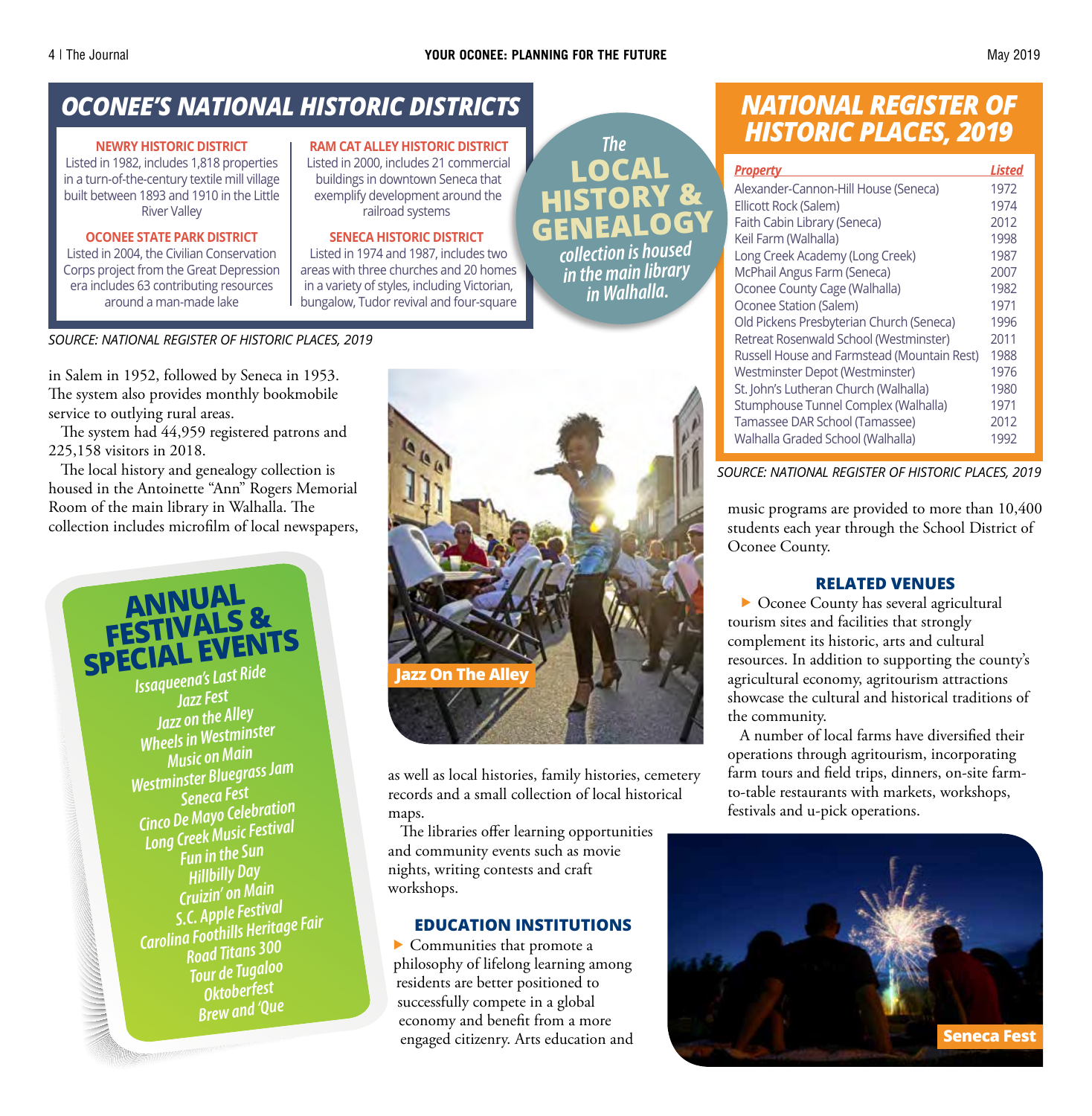# **HIGHWAYS AND BYWAYS**

f variety is the spice of life, then it's probably safe to say Oconee County has some pretty spicy roads.

souther From former wagon trails carved into the mountainsides to Interstate 85 at the southern end, several types of roads serve as daily commutes for Oconee's residents and workforce.

Some of that workforce includes the staff and volunteer firefighters of Oconee County Emergency Services who make trips up winding roads, state highways and interstate alike. If anyone has seen a variety of roads in nearly every muddy, sunny, ice-topped condition, it's the men and women who serve every corner of the county.

Larry Wilks, who has been chief of the Fair Play Fire Department for 26 years, has seen his fair share of wrecks and fires in his more than 30-year firefighting career.

Though the roads may have changed over the years, the biggest hazard he sees on the roadways is the drivers.

"Every time you ride down the road, you see somebody not paying attention, crossing the yellow line or blowing through stoplights just in a hurry to get where they need to be," Wilks said. "When we go to accidents, the cause is usually human error rather than mechanical failure."

When it comes to servicing the smaller roads in his area, there are several plans in place, Wilks said. They know which roads are onelane or barely two lanes — which can be tricky to take large equipment through.

"Sometimes we have to pull in a driveway and let somebody else pass or, if we're coming through with sirens, they pull off for us to pass," Wilks said. "We do have fire plans in our area and know the various routes in subdivisions where trucks can't pass. Essentially we park the trucks where we can and hike in, but we practice getting to those areas."

Oconee County Emergency Services director Scott Krein said the variety of roads and elevations can be deceiving for many drivers, especially in inclement weather.

#### **— BY CAITLIN HERRINGTON | THE JOURNAL —**

"You get in our mountains and there's limited visibility for roadways and driveways that come in," Krein said. "The sight distance was not designed for the speeds we may go. At least once a year, we seem to have unpredictable weather

that puts us within one or two degrees of bad weather where, in the mountains, we have a lot of ice and, just down from that, everyone thinks everything's OK."

The road standards have changed a bit over the years as well, Krein said, and as roads are repaired, they're also widened and upgraded to meet new safety criteria.

While the airport plays a role in bringing people to Oconee County, another major factor in the area sees a few more issues with ground transportation. Krein said there are several train crossings in Oconee that have been problematic





"One of the big things that has changed is technology and how we make the roads better sustainable to water," Krein said. "They've designed them now so water will run off instead of pool and, in doing so, they've corrected some of those issues as they widen them."

Both men advised taking it slow — especially on unfamiliar roads or hazardous weather conditions — and heeding to emergency vehicles.

"Don't be slamming on the brakes when you see us coming," Wilks said. "Fire trucks weigh about 36,000 pounds. They don't stop nearly as quickly. Go to the side of the road, pull off if you can pull off, but don't break your vehicle. We don't want to turn around and have to pull you out of a ditch."



in the past with larger vehicles getting stuck or drivers thinking they can race across the tracks before the train arrives.

"We do have a very busy train lane that comes through Oconee," Krein said. "The East Coast transit system comes right through Oconee. You can't outrun the train, and the train can't stop."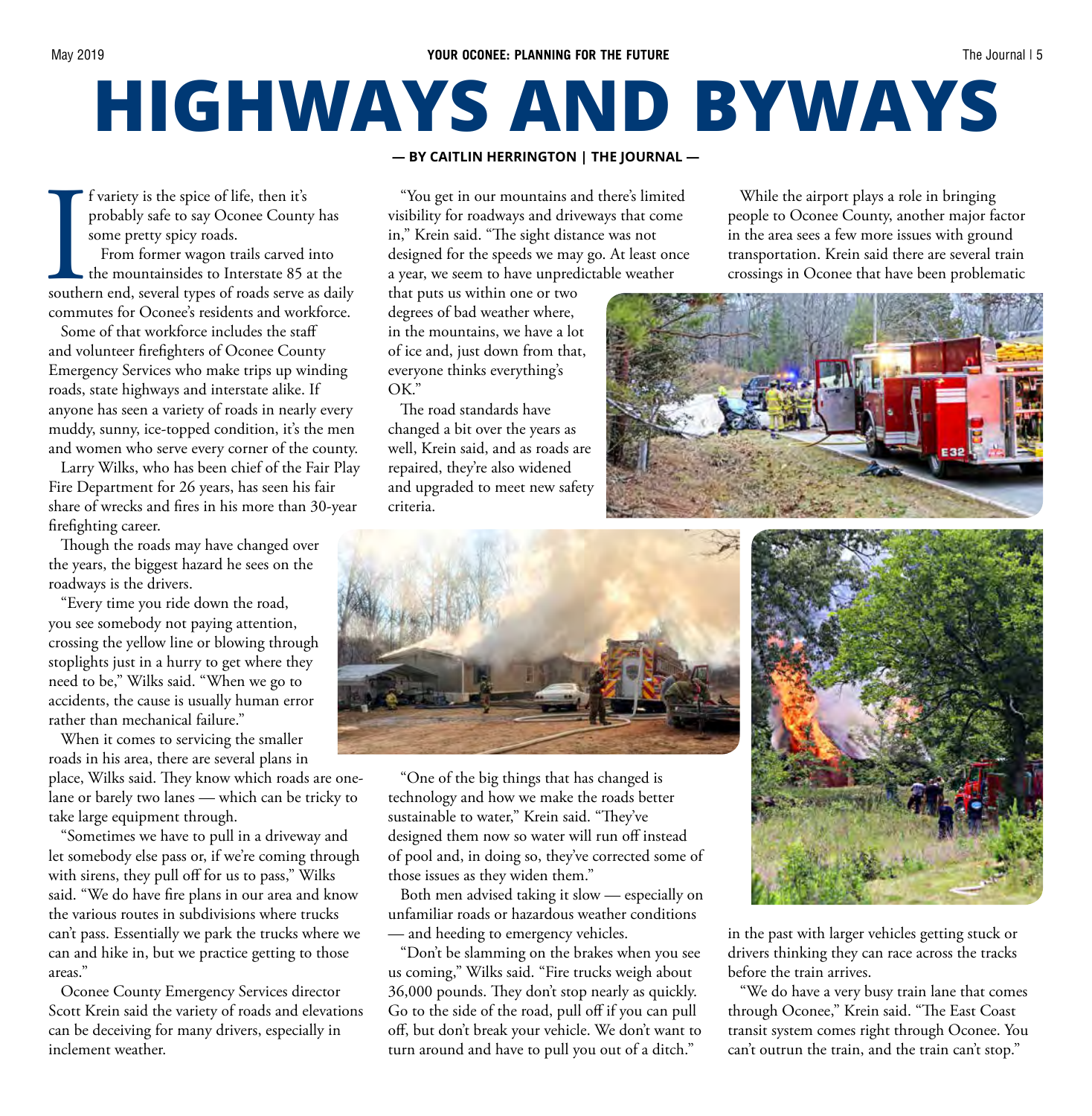

# OCONEE COUNTY**TRANSPORTATION**

Planes, trains and automobiles — Oconee County has it all and then some. A strong railroad history in the area maintains its presence today, though it's rarely used for local travel. The system of public and private roads is used by pedestrians, bikers, mass transit and everyday commuters in addition to tourists visiting the area.

#### **NATURAL LIMITATIONS**

▶ In spite of the development of safe, modern routes throughout the county, the geography and topography of Oconee County continue to have a major impact on travel through the area. Even the rail system that bisects the county — a part of a major route connecting the northeastern United States to the South — skirts along the base of the Blue Ridge Mountains, following roughly the same course as the major road routes.

With this in mind, as we consider the status of our transportation system, there is no escaping the fact that, as important as travel is to our modern lives, there are practical limits imposed by the surroundings.

#### **OWNERSHIP OF ROADS**

▶ Oconee County is served by more than 2,000 miles of roads, with 1,060 miles comprised of state and federal roads. Those maintained by the South Carolina Department of Transportation (SCDOT) include 8.6 miles of Interstate 85, 50 miles of U.S. highways, 188 miles of primary state routes and 657 miles of secondary state routes.

The U.S. Forest Service maintains 156 miles of roads in the Sumter National Forest.

Oconee County currently maintains almost 1,200 miles of roads, with approximately 400 unpaved.

#### **ROAD CONDITIONS**

▶ Oconee County is currently implementing a systematic approach to evaluating and prioritizing roads for maintenance activities, with safety being of the greatest concern. But the identification of those roads is only one component to improving the system, for there remain impediments to creating a comprehensive program.

Another major hurdle associated with upgrading

**Oconee County is served by more than**

the road inventory is the lack of deeded road right-of-way, for in years past, many county roads **2,000 of roads.**

were taken into the system without any. As a result, a number of roads are maintained with only prescriptive right-of-way, enabling only 'ditch-to-ditch' repairs; no upgrade of work can be performed outside of the existing boundaries of the road, prohibiting any widening that may be needed as a result of increased traffic.

#### **PRIVATE ROADS**

▶ Approximately 625 miles of privately maintained roads are located throughout Oconee

# *PRIVATE ROADS*

*PRIVATE DRIVEWAYS* serve 0-3 residences, have no design standards and must meet building and fire codes

**PRIVATE DRIVES** serve 4-10 residences and must have a 20-foot driving surface with 50-foot right-of-ways, appropriate signage, sight distance, and other basic requirements while meeting all applicable building and fire codes

*PRIVATE ROADS* serve 11 or more residences and must meet most standards applicable for public roads of a similar nature

County. Although most of these are primarily driveways and drives that access private neighborhoods, some are utilized as access to amenities open to the public. Few, if any, however, are considered public thoroughfares. Among the major developments that maintain their own road system are Chickasaw Point, Keowee Key and The Cliffs.

#### **MASS TRANSIT**

▶ Currently, the only mass transit system serving the general public in Oconee County is the Clemson Area Transit System (CAT), which provides free bus service in and around the City of Seneca, and along U.S. 76/123 between Seneca and Clemson.

The success in Seneca has given rise to consideration of expanding the 'CAT Bus' system to the cities of Westminster and Walhalla.

#### **THE ROAD AHEAD**

▶ While an adequate road system is vital for any community's health and economic wellbeing, the impact on an area's scenic attributes and lifestyle resulting from the road may result in losses that are not easily shown on a spreadsheet. As a result, although the costs of establishing a public transportation system may appear on the surface to be greater than simply adding some lanes to a road, over time, the impact on the scenic character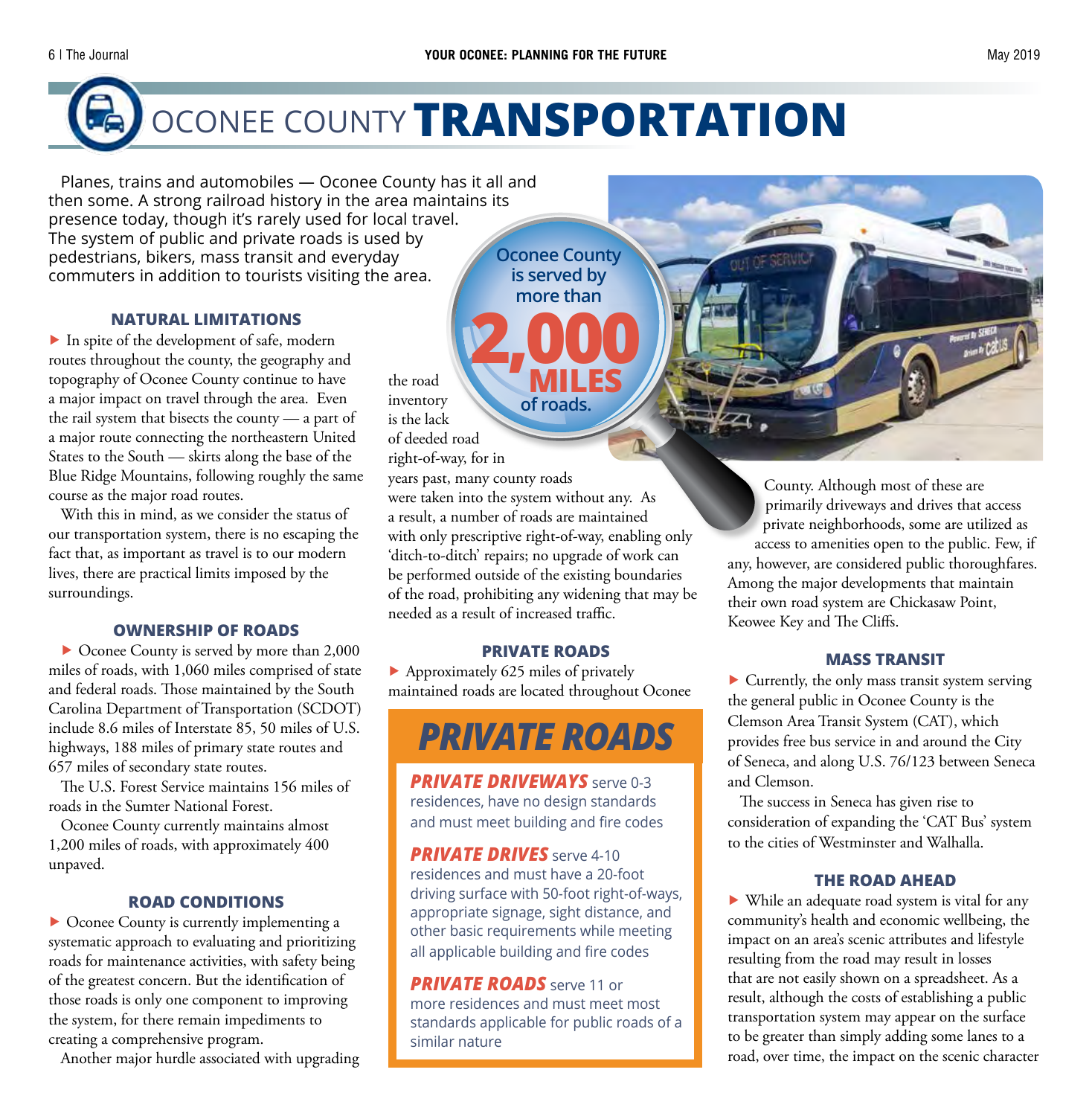



and 'small town' feel of an area may actually cost more through lost tourism revenues.

As a result, Oconee County's transportation system, which is focused

almost exclusively on transporting people in private automobiles, is limited in sustainability.

#### **AIRPORT**

▶ Other small airports located close by Oconee County include the Anderson Regional Airport, which is located off S.C. Highway 24, 3 miles west of the City of Anderson, South Carolina, and has 4 runways.

#### **AIRPORT NEEDS**

▶ The Oconee County Airport, already important to the area's economic wellbeing, is positioned to become an even greater asset. The facility, which

is located near U.S. 123 in a growing area of the County, offers easy access to destinations throughout the primary development areas of the county, for both business and private customers. Also, its existing linkage with Clemson University provides a foundation for the development of even great partnership, particularly as the school expands its position as one of the premier research institutions in the nation.

#### **RAILROADS**

▶ Although rail service played a major role in Oconee County's growth and

# ROAD, RAILWAY & AIRPORT SYSTEMS ARE VITAL *to Oconee County's future*

development, it has declined significantly in recent decades. Currently, there are no operating passenger stations or points of

assess within Oconee County.

Most of the rail traffic moving through Oconee County is dedicated to freight transportation. With the main rail line that parallels U.S. 123 serving as a major artery for Norfolk Southern between Charlotte and Atlanta, many thousands of tons of freight pass through Oconee County on a daily basis. Few local businesses, however, rely

on transporting freight directly to and from their facilities by rail, for most have turned to truck transport, leaving a number of miles of secondary 'spur' rail lines seldom used.

#### **PEDESTRIAN AND BICYCLE**

▶ On the local level, as new developments and communities are planned, the existence of pedestrian and bicycle friendly routes will serve to

attract the attention of developers seeking to take advantage of the growing number of people desiring to reduce the time spent in their cars. Already, the issue of designing walkable and bikeable projects in Oconee County is of growing interest for developers, with the trend expected to continue. Given the growing emphasis on physical activity and healthy lifestyles across America, projects that meet such expectations are likely to prove to be more successful than those that fail to recognize the change.